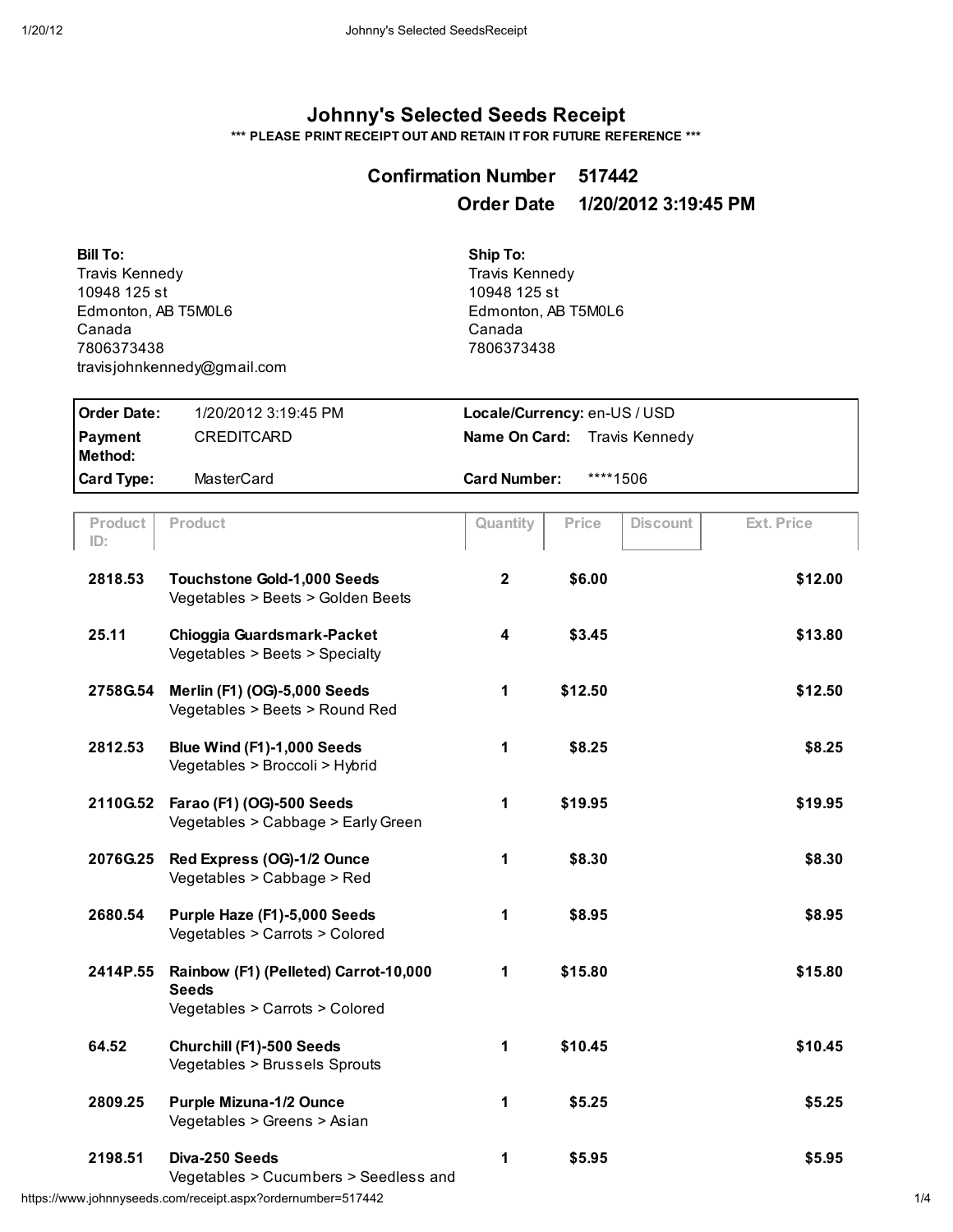Thin-Skinned

| 2123G.26 | Toscano (OG)-1 Ounce<br>Vegetables > Kale & Collards                                                             | 1            | \$10.90 | \$10.90 |
|----------|------------------------------------------------------------------------------------------------------------------|--------------|---------|---------|
| 237.11   | Kossak (F1)-Packet<br>Vegetables > Kohlrabi > White                                                              | $\mathbf{3}$ | \$3.95  | \$11.85 |
| 2113B.53 | Trinity (F1) (Natural II)-1,000 Seeds<br>Vegetables > Corn > Normal, Sugary<br>Enhanced, & Synergistic > Bicolor | 1            | \$8.10  | \$8.10  |
| 416.25   | King Richard Seeds-1/2 Ounce<br>Vegetables > Leeks                                                               | 1            | \$9.75  | \$9.75  |
| 2092G.53 | Tadorna (OG)-1,000 Seeds<br>Vegetables > Leeks > Full Size                                                       | 1            | \$6.95  | \$6.95  |
| 2522.54  | Albion (F1)-5,000 Seeds<br>Vegetables > Parsnips                                                                 | 1            | \$9.75  | \$9.75  |
| 2602.11  | Racer Plus PMR (F1)-Packet<br>Vegetables > Pumpkins > Jack-O'-Lantern                                            | 1            | \$3.45  | \$3.45  |
| 2053.51  | <b>Costata Romanesco-250 Seeds</b><br>Vegetables > Squash > Summer > Zucchini<br>> Medium Green/ Striped         | 1            | \$7.50  | \$7.50  |
| 662.11   | Sunburst (F1)-Packet<br>Vegetables > Squash > Summer > Patty<br>Pan/Scallop                                      | 1            | \$3.45  | \$3.45  |
| 2368.11  | Peter Pan (F1)-Packet<br>Vegetables > Squash > Summer > Patty<br>Pan/Scallop                                     | 1            | \$3.45  | \$3.45  |
| 3855G.11 | Y-Star (F1) (OG)-Packet<br>Vegetables > Squash > Summer > Patty<br>Pan/Scallop                                   | 1            | \$3.45  | \$3.45  |
| 2953.11  | <b>Flying Saucer (F1)-Packet</b><br>Vegetables > Squash > Summer > Patty<br>Pan/Scallop                          | 1            | \$3.45  | \$3.45  |
| 3837.11  | Golden Glory (F1)-Packet<br>Vegetables > Squash > Summer > Zucchini<br>> Yellow                                  | 1            | \$3.45  | \$3.45  |
| 911G.26  | Genovese (OG)-1 Ounce<br>Herbs > Basil > Pesto                                                                   | 1            | \$6.70  | \$6.70  |
| 944.26   | Italian Large Leaf Basil-1 Ounce<br>Herbs > Basil > Pesto                                                        | 1            | \$4.50  | \$4.50  |
| 945.24   | <b>Sweet Thai Basil-1/4 Ounce</b><br>Herbs > Basil > Asian                                                       | 1            | \$5.90  | \$5.90  |
| 228.24   | Amethyst Improved-1/4 Ounce<br>Herbs > Basil > Purple                                                            | 1            | \$13.10 | \$13.10 |
| 2441.26  | <b>Vertissimo-1 Ounce</b>                                                                                        | 1            | \$3.75  | \$3.75  |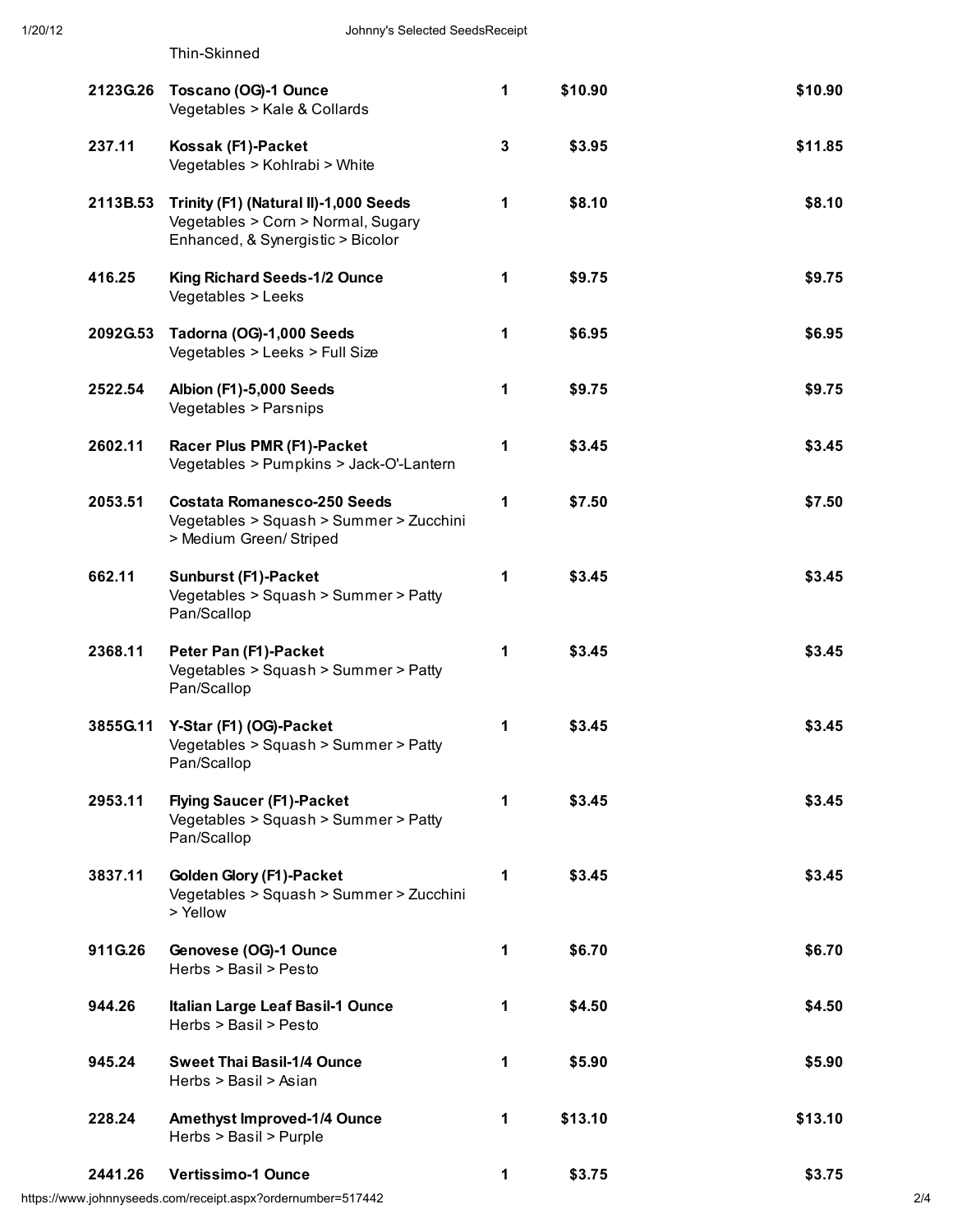Herbs > Chervil

| 383.26   | <b>Sorrel-1 Ounce</b><br>Vegetables > Greens > Sorrel                                                 | 1            | \$6.25  |        | \$6.25  |
|----------|-------------------------------------------------------------------------------------------------------|--------------|---------|--------|---------|
| 2305.11  | <b>Stevia-Packet</b><br>Herbs > Stevia                                                                | 1            | \$4.95  |        | \$4.95  |
| 646G.54  | Tyee (F1) (OG)-5,000 Seeds<br>Vegetables > Spinach > Savoyed-Leaf                                     | 1            | \$6.00  |        | \$6.00  |
| 121.54   | Emu (F1)-5,000 Seeds<br>Vegetables > Spinach > Smooth-Leaf                                            | 1            | \$4.95  |        | \$4.95  |
| 644.54   | <b>Space (F1)-5,000 Seeds</b><br>Vegetables > Quick Hoops™ crops > Leaf<br>crops                      | 1            | \$4.95  |        | \$4.95  |
| 703D.53  | <b>Bright Lights-1,000 Seeds</b><br>Vegetables > Swiss Chard                                          | 1            | \$4.30  |        | \$4.30  |
| 9171.0   | <b>Optional Seed Plates-1 Unit</b><br>Tools and Supplies > Seeders and Parts ><br><b>Seeder Parts</b> | 1            | \$27.50 |        | \$27.50 |
| 2525.11  | Defiant PhR (F1)-Packet<br>Vegetables > Tomatoes > Determinate ><br>Red                               | 1            | \$3.95  |        | \$3.95  |
| 2240.10  | JTO-99197 (F1)-Mini<br>Vegetables > Tomatoes > Determinate ><br>Early Blight-Resistant                | 1            | \$3.95  |        | \$3.95  |
| 88G.11   | <b>Black Cherry (OG)-Packet</b><br>Vegetables > Tomatoes > Cherry > Red<br>Cherry                     | 1            | \$3.45  |        | \$3.45  |
| 2412.11  | New Girl (F1)-Packet<br>Vegetables > Tomatoes > Indeterminate                                         | 1            | \$3.45  |        | \$3.45  |
| 2584G.11 | Granadero (F1) (OG)-Packet<br>Vegetables > Tomatoes > Saladette and<br>Sauce > Indeterminate          | 1            | \$5.95  |        | \$5.95  |
| 727.22   | Debarao (OG)-1/16 Ounce<br>Vegetables > Tomatoes > Saladette and<br>Sauce                             | $\mathbf{1}$ | \$3.55  | \$1.30 | \$2.25  |
| 178.11   | Polbig (F1)-Packet<br>Vegetables > Tomatoes > Determinate ><br>Red                                    | $\mathbf{1}$ | \$4.95  |        | \$4.95  |
| 732.11   | <b>Matt's Wild Cherry-Packet</b><br>Vegetables > Tomatoes > Cherry > Red<br>Cherry                    | $\mathbf{1}$ | \$3.45  |        | \$3.45  |
| 2971G.11 | <b>Black Prince (OG)-Packet</b><br>Vegetables > Tomatoes > Heirloom                                   | 1            | \$3.45  |        | \$3.45  |
| 712.11   | <b>Pruden's Purple (OG)-Packet</b><br>Vegetables > Tomatoes > Heirloom                                | 1            | \$3.45  |        | \$3.45  |